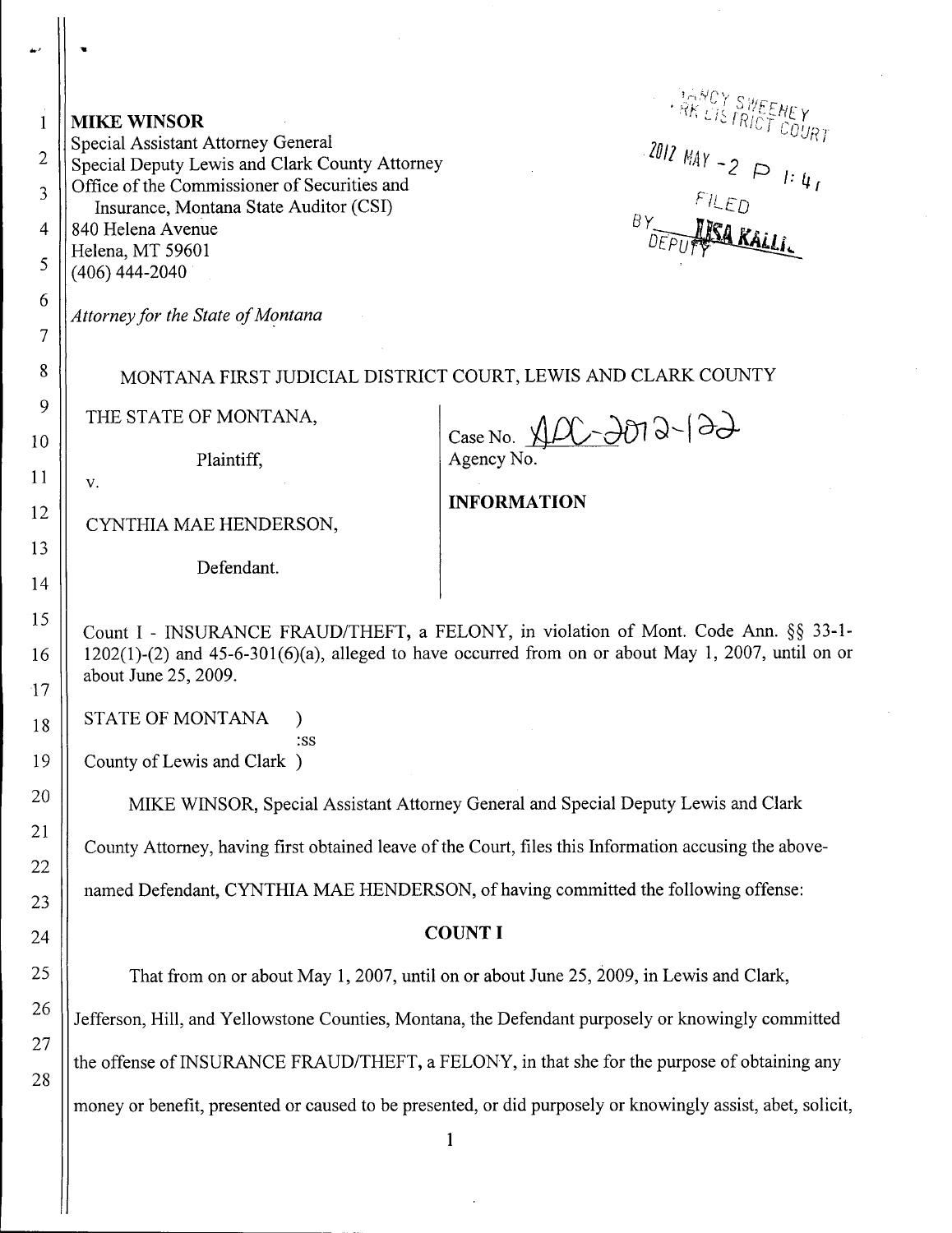| $\mathbf{1}$   | or conspire with another to make to an insurer a statement, containing false, incomplete, or misleading                                                        |  |  |
|----------------|----------------------------------------------------------------------------------------------------------------------------------------------------------------|--|--|
| $\overline{c}$ | information concerning any fact or thing material to, as part of, or in support of a claim for payment or                                                      |  |  |
| 3              | other benefit exceeding \$1,500 in value pursuant to an insurance policy or contract in violation of Mont.                                                     |  |  |
| 4              | Code Ann. §§ 33-1-1202(1)-(2) and 45-6-301(6)(a).                                                                                                              |  |  |
| 5<br>6         | A list of possible witnesses for the State now known to the prosecution is as follows:                                                                         |  |  |
| 7              |                                                                                                                                                                |  |  |
| 8              | Cheri Meier, CSI Investigator, Helena, Montana<br>Lance Fraley, Special Investigator, Farmers Insurance Group, Layton, Utah                                    |  |  |
| 9              | Martha Greshock, Havre, Montana<br>Cynthia Henderson, Havre, Montana                                                                                           |  |  |
| 10             | Gary Rankin, Field Claims Representative, Farmers Insurance Group, Helena, Montana<br>Brian Coleman, Insurance Agent, Farmers Insurance Group, Helena, Montana |  |  |
| 11             | Steve Warburton, Harlem, Montana                                                                                                                               |  |  |
| 12             | Greg Duncan, Helena, Montana<br>Craig Doolittle, Sheriff, Boulder, Montana                                                                                     |  |  |
| 13             | Tom Grimsrud, Sheriff's Deputy, Boulder, Montana                                                                                                               |  |  |
| 14             | Rene Neilson, SIU, Farmers Insurance Group<br>Scott Bebe, SIU, Farmers Insurance Group                                                                         |  |  |
| 15             | Other employees or agents of Farmers Insurance Group or its affiliates<br>Any witnesses named by the Defendant                                                 |  |  |
| 16             | Any rebuttal witnesses                                                                                                                                         |  |  |
| 17             | DATED this 2nd day of $\mathcal{M}_{\alpha}$                                                                                                                   |  |  |
| 18             | 2012.                                                                                                                                                          |  |  |
| 19             |                                                                                                                                                                |  |  |
| <b>20</b>      | $W$ Oc                                                                                                                                                         |  |  |
| 21             | <b>MIKE WINSOR</b><br><b>Special Assistant Attorney General</b>                                                                                                |  |  |
| 22             | Special Deputy Lewis and Clark County Attorney                                                                                                                 |  |  |
| 23             | day of                                                                                                                                                         |  |  |
| 24             | SUBSCRIBED and SWORN to before me by Mike Winsor this                                                                                                          |  |  |
| 25             |                                                                                                                                                                |  |  |
| 26             | SYBIL L. SHULTS                                                                                                                                                |  |  |
| 27<br>28       | NOTARY PUBLIC for the<br>State of Montana<br>Residing at East Helena, Montana                                                                                  |  |  |

Residing at East Helena, Montana My Commission Expires January 1, 2014

**CANCER MOVIE** 

28

l.

 $\mathcal{L}$